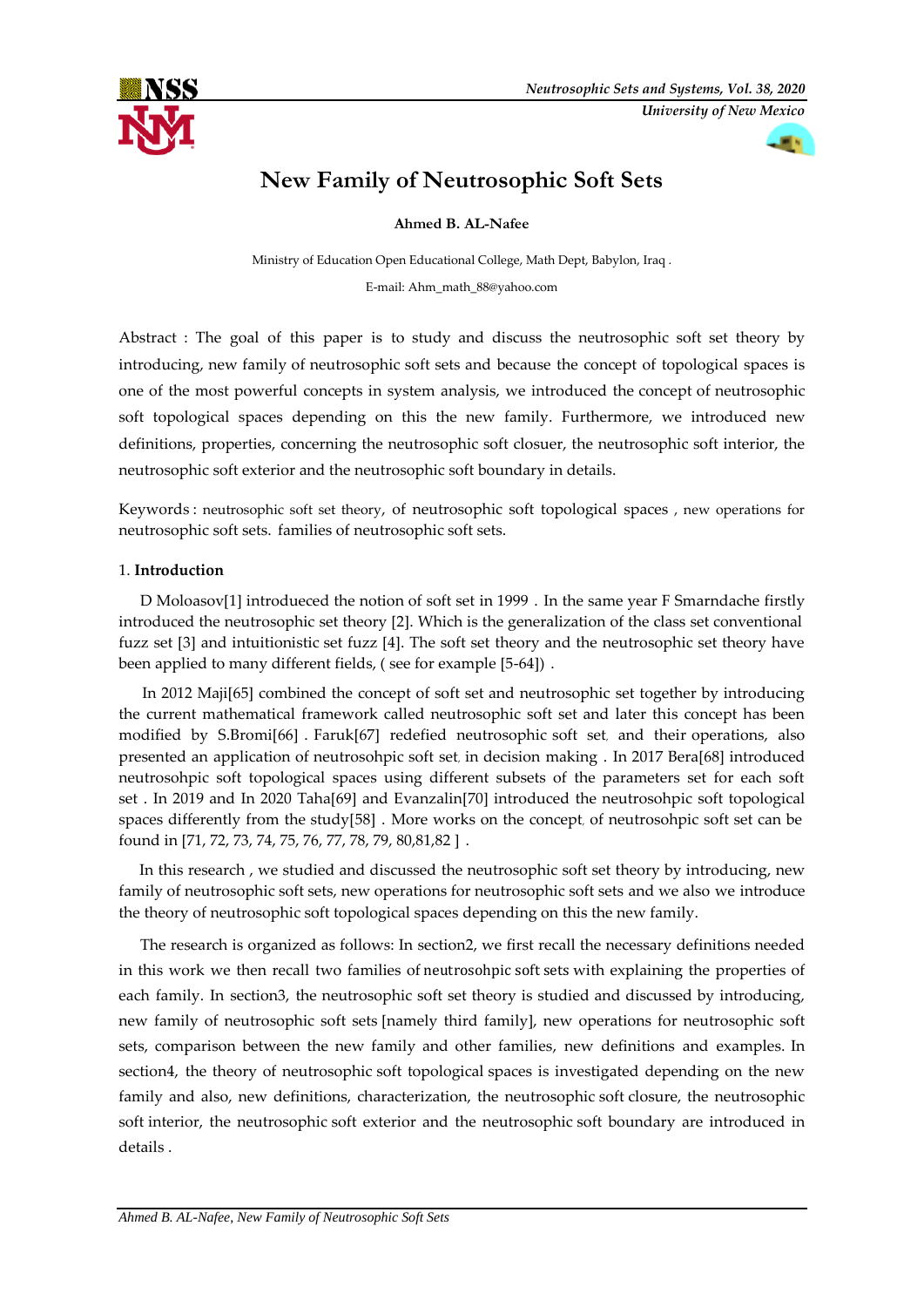#### 2. **Preliminaries,**

In this section, we will recall the necessary definitions needed in this work, we then recall two families of neutrosohpic soft sets with explaining the properties of each family.

#### **2.1. Definition** [83]

If K is the initial universe then the neutrosohpic set A is defined as follows:

$$
A = \{ < k, T_A(k), I_A(k), V_A(k) > , k \in K \}
$$

where, the functions  $T_t I, V: K \rightarrow \ ]-0,+1[$  and

$$
-0 \leq T_A(k) + I_A(k) + V_A(k) \leq +3
$$

For any two neutrosohpic sets:

$$
A = \{ < k, T_A(k), I_A(k), V_A(k) > k \in K \}
$$
\n
$$
B = \{ < k, T_B(k), I_B(k), V_B(k) > k \in K \}
$$

- $\mathbf{\hat{B}} \in \mathbf{A} \subseteq \mathbf{B} \leftrightarrow T_A(\mathbf{k}) \leq T_B(\mathbf{k}), \ I_A(\mathbf{k}) \leq I_B(\mathbf{k}), V_A(\mathbf{k}) \geq V_B(\mathbf{k})$ ,
- $\mathbf{\hat{A}} \cup \mathbf{B} = \{ \langle k, T_A(k) \vee T_B(k), I_A(k) \vee I_B(k), V_A(k) \wedge V_B(k) \rangle > , k \in K \}$ .
- $\bullet$  A  $\cap$  B= {< k, T<sub>A</sub>(k)  $\wedge$  T<sub>B</sub>(k), I<sub>A</sub>(k)  $\wedge$  I<sub>B</sub>(k), V<sub>A</sub>(k)  $\vee$  V<sub>B</sub>(k) > , k ∈ K }.
- $\div$  A = B  $\leftrightarrow$  A  $\subseteq$  B and B  $\subseteq$  A.
- $\bullet$  The complement of A denoted by  $A^C$  is defined as:

$$
(A)^{c} = \{ < k, 1 - T_{A}(k), 1 - I_{A}(k), 1 - V_{A}(k) > , k \in K \}.
$$

#### **2.2. Definition-**[1]

Let K be an initial universe set and E be a set of parameters. Consider a set  $A \neq \emptyset$ ,  $A \subseteq E$ . A pair  $(F, A)$  is called a soft set (over K) if and only if F is a mapping from A into the set of all the subsets of K.

#### **First family** [65]

Let K be an initial universe set and  $E_K$  be a set of parameters. Consider a set D $\neq \emptyset$ ,  $D \subseteq E_K$ . A pair  $(F, D)$  is called a neutrosohpic soft set (over K) if and only if  $F$  is a mapping from A into the set of all the neutrosohpic sets over K.

Note that , we will denote simply by  $F_D$  of the pair ( $F$ ,  $D$ ) and the set of all the neutrosohpic sets over K with respect to this family will be denoted by  $N_1(K)$ .

Let  $F_{1D}$ ,  $F_{2D} \in N_1(K)$ . Then:

1) The union between them( $F_D \sqcup G_B$ ) is defined by  $H = F_D \sqcup G_B$  as follows :

$$
T_{H(p)}(k) = \begin{cases} T_{F(p)}(k) & \text{if } p \in D \setminus B \\ T_{G(p)}(k) & \text{if } p \in B \setminus D \\ \max\{T_{F(p)}(k), T_{G(p)}(k)\} & \text{if } p \in D \cap B \end{cases}
$$

$$
I_{H(p)}(k) = \begin{cases} I_{F(p)}(k) & \text{if } p \in D \setminus B \\ I_{G(p)}(k) & \text{if } p \in B \setminus D \\ \frac{(I_{F(p)}(k) + I_{G(p)}(k))}{2} & \text{if } p \in D \cap B \end{cases}
$$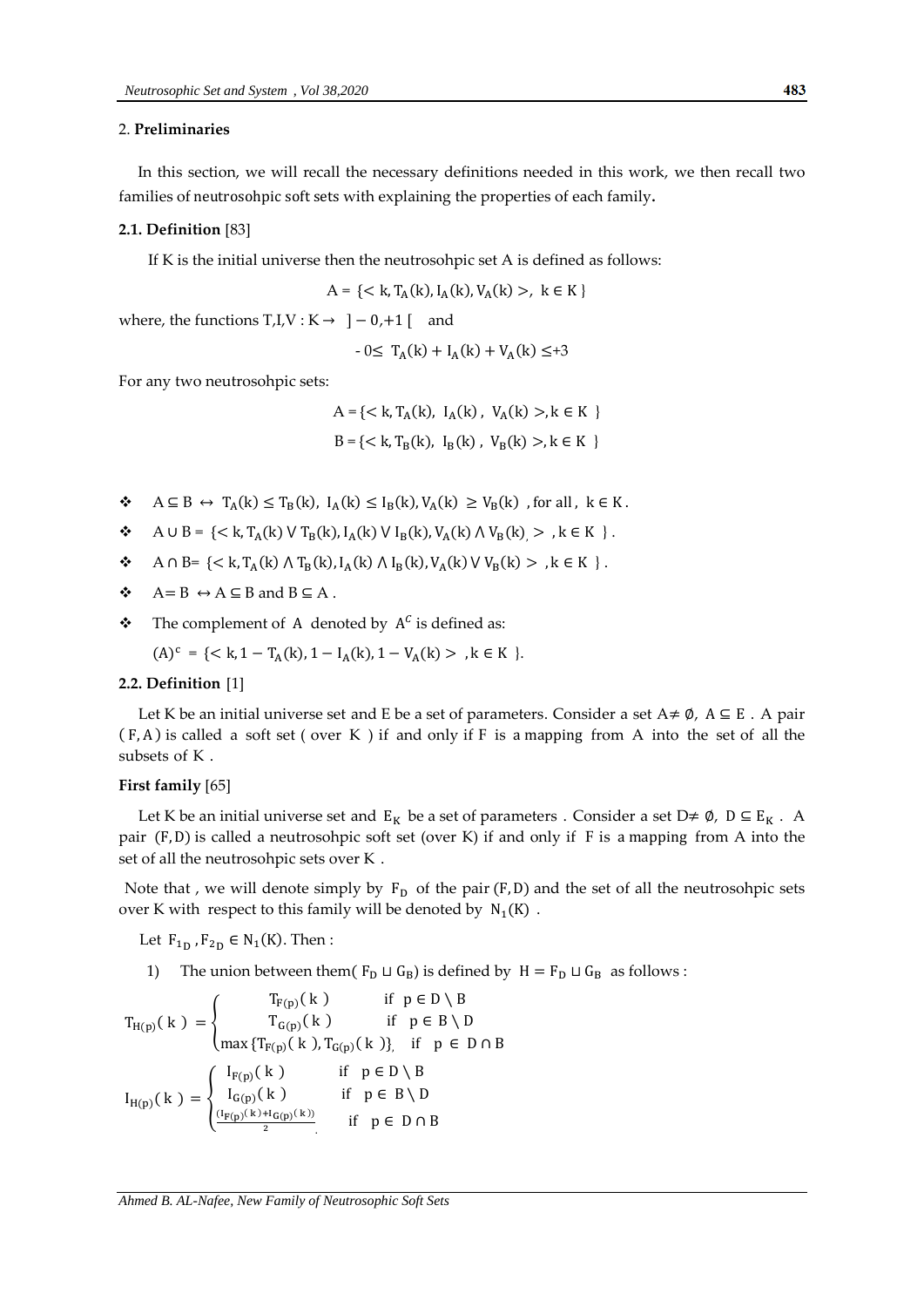$$
V_{H(p)}(k) = \begin{cases} V_{F(p)}(k) & \text{if } p \in D \setminus B \\ V_{G(p)}(k) & \text{if } p \in B \setminus D \\ min\{V_{F(p)}(k), V_{G(p)}(k)\} & \text{if } p \in D \cap B \end{cases}
$$

2) The interstation between them( $F_D \Pi G_B$ ) is defined by  $H = F_D \Pi G_B$  as follows :

 $T_{H(p)}(k) = \min \{ T_{F(p)}(k), T_{G(p)}(k) \}$ 

$$
I_{H(p)}(k) = \frac{(I_{F(p)}(k) + I_{G(p)}(k))}{2} \iota
$$

 $V_{H(p)}(k) = \max \{ V_{F(p)}(k), V_{G(p)}(k) \}.$ 

3)  $F_D \subseteq G_B$  if and only if

$$
1) D \subseteq B
$$

- 2)  $T_{F(p)}(k) \leq T_{G(p)}(k)$ ,  $I_{F(p)}(k) \leq I_{G(p)}(k)$ ,  $V_{F(p)}(k) \geq V_{G(p)}(k)$ , for all  $p \in D$ ,  $k \in K$ .
	- 4) The complement of  $F<sub>D</sub>$  is defined as:
- $(F_D)^c = \{ (p, \{ < k, T_{F(p)}(k), I_{F(p)}(k), V_{F(p)}(k) >, k \in K \} ), p \in D \}.$

## **2.3. Definition** [70]

A neutrosohpic soft set  $F<sub>D</sub>$  over the universe K is called a null neutrosohpic soft set and denoted by  $\emptyset_N$  if  $T_{F(p)}(k) = 0, I_{F(p)}(k) = 0, V_{F(p)}(k) = 1$ , for all  $p \in D$ ,  $k \in K$ .

#### **2.4. Definition** [70]

A neutrosohpic soft set  $F<sub>D</sub>$  over the universe K is called an absolute is called an absolute neutrosohpics soft set and denoted by  $K_N$  if  $T_{F(p)}(k) = 1$ ,  $I_{F(p)}(k) = 1$ ,  $V_{F(p)}(k) =$  $D, k \in K$ .

## **Second family** [66]

Let K be an initial universe set and E be a set of parameters,  $P(Y)$  be the set of all-the subsets of K and V be a neutosohpic set over  $E$ . Then a neutrosohpic parameterized soft sets.

$$
\Omega_V = \{ (\langle p, T_V(p), I_V(p), W_V(p), f_V(p) \rangle), \ p \in E \}
$$

where , the functions  $T_V$ ,  $I_V$ ,  $W_V$  :  $E \rightarrow [0,1]$  and  $f_V$ :  $E \rightarrow P(K)$ 

and  $f_V(p) = \emptyset$  if  $T_V(p) = 0, I_V(p) = 1$  and  $W_V(p) = 1$ .

Here, the functions  $T_v$ ,  $I_v$ ,  $W_v$  are called membership-function, indeterminacy function and non-membership function of parameterized soft set (for short, Np\_soft set), respectively.

Let  $\Omega_V$ ,  $\mathcal{U}_L \in \mathbb{N}$  p\_soft set.

Now : If  $f_V(p) = K$ ,  $T_V(p)=0$ ,  $I_V(p)=0$  and  $W_V(p)=1$ ,  $\forall p \in E$ , then  $\Omega_V$  is called a V\_empty Np\_soft set ( for short  $\Omega_{\phi_V}$ ). If V =  $\phi$ , then the V\_empty, Np\_soft, set is called an empty, Np\_soft set ( for short  $\Omega_{\emptyset}$ ) . If  $f_V(p) = K$ ,  $T_V(p)=1$ ,  $I_V(p)=0$  and  $W_V(p)=0$ ,  $\forall p \in E$ , then,  $\Omega_V$  is called a V\_universal, Np\_soft set ( for short  $\Omega_{\tilde{v}}$ , ) , if V = E , then the V\_universal, Np\_soft set, is called an V\_universal, Np\_soft set ( for short  $\Omega_{\mathbb{F}}$  ).

 $\Omega_V \subseteq U_L \leftrightarrow T_V(p) \leq T_L(p), I_V(p) \geq I_L(p), W_V(p) \geq W_L(p), f_V(p) \leq f_L(p)$ ,  $p \in E$ .

 $\Omega_V \sqcup U_L = \{ ( \langle p, \max\{ T_V(p), T_L(p) \}, \min \{ I_V(p), I_L(p) \}, \min \{ W_V(p), W_L(p) \}, f_V(p) \cup f_L(p) \} ) , p \in E \}$ .

 $\Omega_V \cap U_L = \{ ( \langle p, \min \{ T_V(p), T_L(p) \}, \max \{ I_V(p), I_L(p) \}, \max \{ W_V(p), W_L(p) \}, f_V(p) \cap f_L(p) > ), p \in E \}$ . The complement of  $\Omega_V$  is defined as :

 $\Omega_V^C = \{ (\langle p, W_V(p), I_V(p), L_V(p), f_{V^C}(p) \rangle \}$   $p \in E$ , where,  $f_{V^C}(p) = K - f_V(p)$ .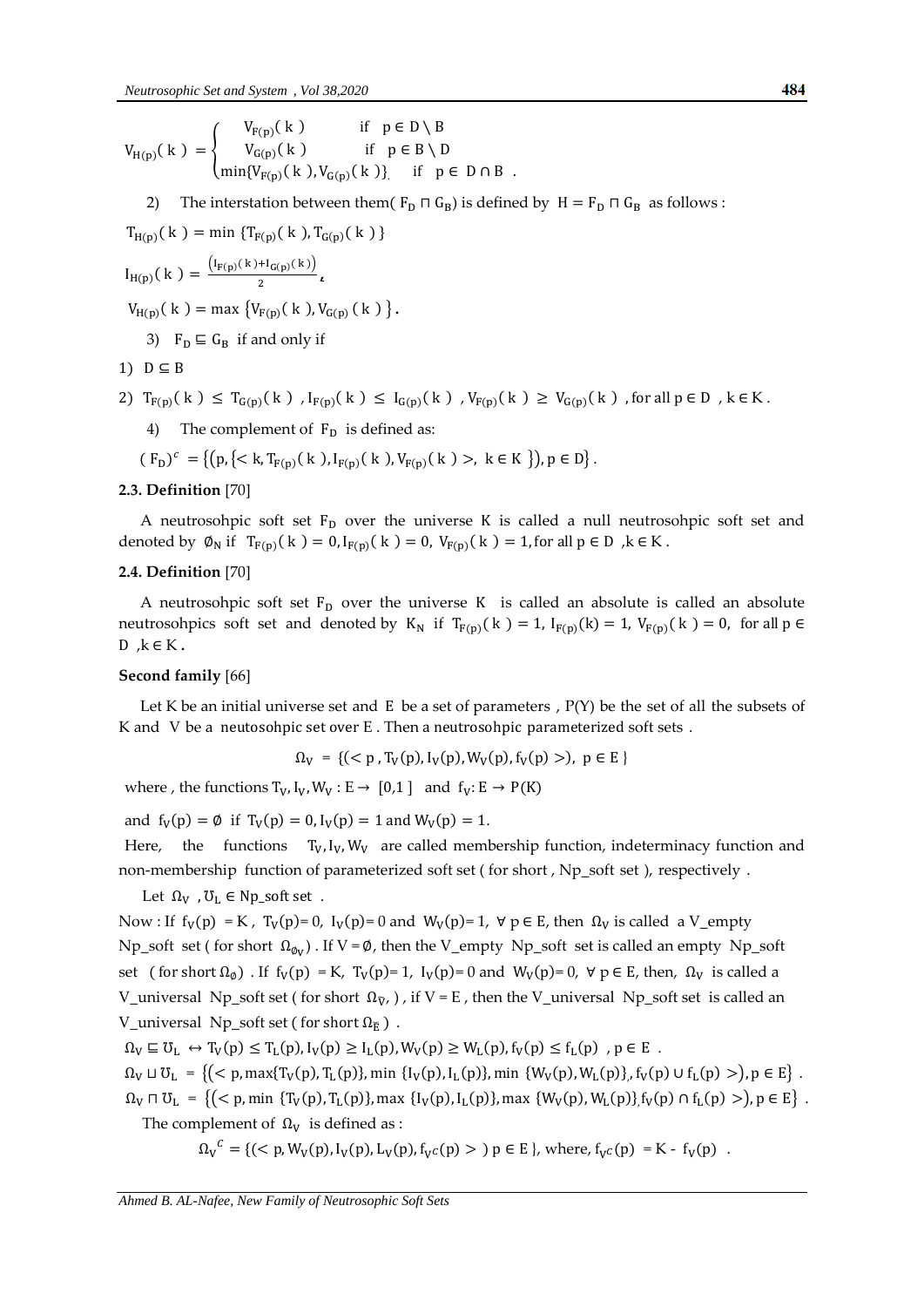## **3. Third family (New family)**

In this section, we will study and discuss the neutrosophic soft set theory giving new definitions, example, new family of neutrosophic soft sets, new operations for neutrosophic soft sets and comparison between the new family and first family**.**

#### **3.1. Definition**

A neutrosohpic soft set  $F_D$  on the universe K is denoted by the set of ordered pairs

$$
F_D = \{ (p, f_D(p)), p \in E_K, \} .
$$

It can be written as:  $F_D = \{ (p, \{ < q^{(T_{f_D(p)}(q) \cdot I_{f_D(p)}(q) \cdot V_{f_D(p)}(q))} > ), p \in E_K \} \}$ Where,

 $f<sub>D</sub>$  is a mapping such that

$$
f_{\mathcal{D}} : \begin{cases} \mathcal{D} \longrightarrow \mathcal{P}(\mathcal{K}) \\ \mathcal{D}^{\mathcal{C}} \longrightarrow < \mathcal{q}^{(0^{r_0 r_1})} > \end{cases} , \mathcal{q} \in \mathcal{K}.
$$

 $E_K$  is the set of all possible paramerers under consideration with respect to K,  $D \subseteq E_K$ .

 $P(K)$  is the set of all the neutrosohpic sets over K.

Form now on, the set of all the neutrosohpic sets over K with respect to this family (Third family) will be denoted by  $N_3(K)$ .

## **3.2. Example**

Let K= {
$$
q_1
$$
,  $q_2$ ,  $q_3$ ,  $q_4$ } and D  $\subseteq E_K$  = {  $p_1$ ,  $p_2$ ,  $p_3$ ,  $p_4$ }, such that D = { $p_1$ ,  $p_2$  }.

Suppose that :

$$
f_{1D}(p_1) = \{ \langle q_1^{(0,6/0,3/0,7)}, q_2^{(0,5/0,4/0,5)}, q_3^{(0,7/0,4/0,3)}, q_4^{(0,8/0,4/0,3)} \rangle \}.
$$
  
\n
$$
f_{1D}(p_2) = \{ \langle q_1^{(0,7/0,3/0,5)}, q_2^{(0,6/0,7/0,3)}, q_3^{(0,7/0,3/0,5)}, q_4^{(0,6/0,3/0,6)} \rangle \}.
$$
  
\n
$$
f_{2D}(p_1) = \{ \langle q_1^{(0,6/0,4/0,5)}, q_2^{(0,6/0,5/0,4)}, q_3^{(0,7/0,4/0,5)}, q_4^{(0,7/0,5/0,6)} \rangle \}.
$$
  
\n
$$
f_{2D}(p_1) = \{ \langle q_1^{(0,7/0,6/0,6)}, q_2^{(0,8/0,4/0,5)}, q_3^{(0,7/0,4/0,6)}, q_4^{(0,6/0,3/0,5)} \rangle \}.
$$

Then, we can view the neutrosophic soft sets  $F_{1p}$ ,  $F_{2p}$  as :

$$
F_{1D} = \left\{\n\begin{pmatrix}\n(p_1, \{ < q_1(0,6^{\prime\,0,3^{\prime\,0,7}}), q_2(0,5^{\prime\,0,4^{\prime}\,0,5}), q_3(0,7^{\prime\,0,4^{\prime}\,0,3}), q_4(0,8^{\prime\,0,4^{\prime}\,0,3)} > \} \\
(p_2, \{ < q_1(0,7^{\prime\,0,3^{\prime}\,0,5}), q_2(0,6^{\prime\,0,7^{\prime}\,0,3}), q_3(0,7^{\prime\,0,3^{\prime}\,0,5}), q_4(0,6^{\prime\,0,3^{\prime}\,0,6}) > \} \\
\end{pmatrix}\n\right\}
$$

$$
F_{2D} = \left\{ \begin{array}{l} \left( p_1, \{ \langle \mathbf{q}_1^{(0,6/0,4/0,5)}, \mathbf{q}_2^{(0,6/0,5/0,4)}, \mathbf{q}_3^{(0,7/0,4/0,5)}, \mathbf{q}_4^{(0,7/0,5/0,6)} > \} \right) \\ \left( p_2, \{ \langle \mathbf{q}_1^{(0,7/0,6/0,6)}, \mathbf{q}_2^{(0,8/0,4/0,5)}, \mathbf{q}_3^{(0,7/0,4/0,6)}, \mathbf{q}_4^{(0,6/0,3/0,5)} > \} \right) \end{array} \right\}
$$

Note that, if  $f_D(p) = \langle q^{(0.00 \cdot 1)} \rangle$ , for all  $p \in E$ ,  $q \in K$ , the element (p,  $f_D(p)$ ) is not appeared in neutrosohpic soft set F<sub>D</sub>.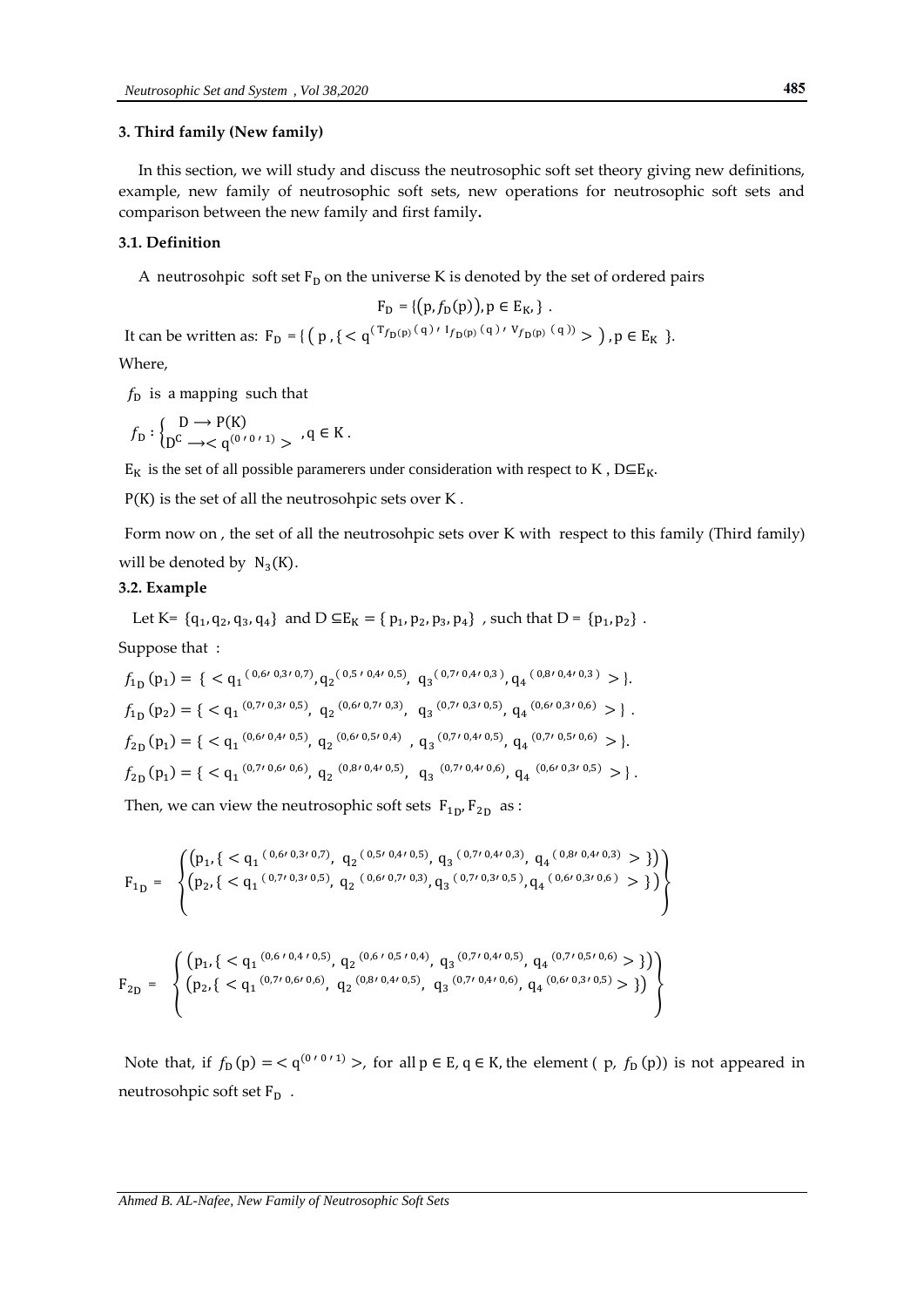#### **3.3. Definition**

The neutrosohpic soft complement  $F^c$ <sup>p</sup> of  $F_p$  is defined by the mapping

 $f_{\text{D}^c}(\text{p}) = f_{\text{D}}(p)$ , where  $f_{\text{D}}(p)$  is the complement of the set  $f_{\text{D}}(p)$ . That is :

$$
F^{c}{}_{D} = \{ (p, \{  \}, p \in E_K \}.
$$

#### **3.4. Definition**

Let  $F_D \in N_3(K)$ , if  $f_D(p) = \langle q^{(0/0.1)} \rangle$ ,  $\forall p \in E_K$ ,  $q \in K$ , then  $F_D$  is called the null soft set and denoted by  $\widetilde{\emptyset}_D$ .

# **3.5. Definition**

Let  $F_D \in N_3(K)$  if  $f_D(p) = < q^{(1 \tbinom{1}{1}, 0)} >$ ,  $\forall p \in D$ ,  $q \in K$ , then  $F_D$  is called the absolute neutrosohpic soft, set and denoted, by  $\widetilde{K}_D$ .

#### **3.6. Definition**

Let  $F_{1p} \in N_3(K)$ , then  $F_{1p}$  is called a neutrosohpic soft subset of  $F_{2p}$  and denoted by  $F_{1_D} \sqsubseteq F_{2_D}$  if  $f_{1_D}(p) \sqsubseteq f_{2_D}(p)$ ,  $\forall p \in E_K$ . **3.7. Definition** 

Let  $F_{1p}$ ,  $F_{2p} \in N_3(K)$ , then, the neutrosohpic soft intersection  $(F_{1p} \cap F_{2p})$  and the neutrosohpic soft union  $(F_{1p} \sqcup F_{2p})$  are defined by the mappings.

 $f_{1n}(p) \sqcap f_{2n}(p)$ 

 $f_{1n}(\mathbf{p}) \sqcup f_{2n}(\mathbf{p})$ 

#### **3.8. Example**

Let us consider neutrosohpic soft sets  $F_{1p}$ ,  $F_{2p}$  in example. Then ,

1) 
$$
F_{1D} \sqcup F_{2D} = \begin{cases} (p_1, \{ \}) \\ (p_2, \{ \}) \end{cases}
$$
  
2) 
$$
F_{1D} \sqcap F_{2D} = \begin{cases} (p_1, \{ \}) \\ (p_2, \{ \}) \end{cases}
$$

3) 
$$
(F_{2D})^C = \begin{Bmatrix} (p_1, \{ \le q_1 \, {}^{(0,4/0,6/0,5)}, q_2 \, {}^{(0,4/0,5/0,6)}, q_3 \, {}^{(0,3/0,6/0,5)}, q_4 \, {}^{(0,3/0,5/0,4)} > \} ) \\ (p_2, \{ \le q_1 \, {}^{(0,3/0,4/0,4)}, q_2 \, {}^{(0,2/0,6/0,5)}, q_3 \, {}^{(0,3/0,6/0,4)}, q_4 \, {}^{(0,4/0,7/0,5)} > \} ) \\ (p_3, \{ \le q_1 \, {}^{(1/1/0)}, q_2 \, {}^{(1/1/0)}, q_3 \, {}^{(1/1/0)}, q_4 \, {}^{(1/1/0)} > \} ) \\ (p_4, \{ \le q_1 \, {}^{(1/1/0)}, q_2 \, {}^{(1/1/0)}, q_3 \, {}^{(1/1/0)}, q_4 \, {}^{(1/1/0)} > \} ) \end{Bmatrix}
$$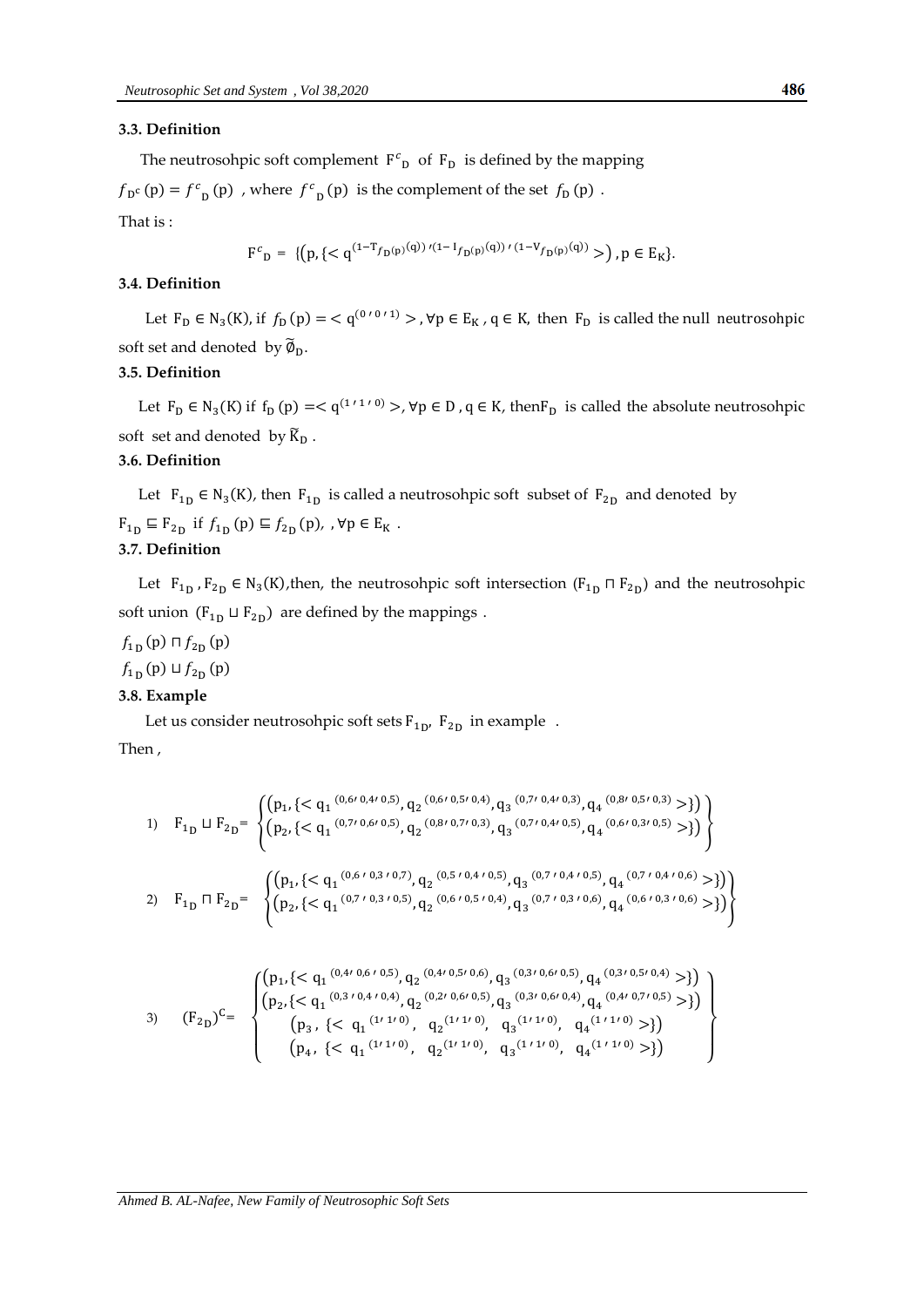# **3.9. Proposition**

Let  $F_{1D} \in N_3(K)$ , then:

- $F_{1D} \sqcup F_{1D} = F_{1D}$ .
- $F_{1D} \sqcap F_{1D} = F_{1D}$ .
- $F_{1D} \sqcup \widetilde{\emptyset}_D = F_{1D}$ .
- $\bullet$   $F_{1D} \subseteq F_{1D}$ .
- $\widetilde{\emptyset}_D \sqsubseteq F_{1_D}$ .
- $F_{1D} \subseteq \widetilde{K}_D$ .
- $F_{1D} \sqcap \widetilde{\emptyset}_D = \widetilde{\emptyset}_D$ .
- $F_{1D} \sqcup \widetilde{K}_D = \widetilde{K}_D$ .
- $F_{1D} \cap \widetilde{K}_D = F_{1D}$ .

Proof : The proof of the remark is direct from the definition

# **3.10. Proposition**

Let  $F_{1_D} \in N_3(K)$ , then :

- $(\widetilde{\emptyset}_{D})^{c} = \widetilde{K}_{D}$
- $(\widetilde{K}_D)^c = \widetilde{\phi}_D$
- $\bullet$   $((F_{1n})^c)^c$

Proof : Straightforward .

# **3.11. Proposition**

Let  $F_{1p}$ ,  $F_{2p}$  and  $F_{3p} \in N_3(K)$ , then :

- $F_{1D} \sqcup F_{2D} = F_{2D} \sqcup F_{1D}$ .
- $F_{1D} \sqcap F_{2D} = F_{2D} \sqcap F_{1D}$ .
- $(F_{1p} \sqcup F_{2p})^C = (F_{1p})^C \sqcap (F_{2p})^C$ .
- $(F_{1_D} \sqcap F_{2_D})^C = (F_{1_D})^C \sqcup (F_{2_D})^C$ .
- $(F_{1n} \sqcap F_{2n}) \sqcup F_{3n} = (F_{1n} \sqcup F_{3n}) \sqcap (F_{2n} \sqcup F_{3n})$ .
- $\bullet$   $(F_{1n} \sqcup F_{2n}) \sqcap F_{3n} = (F_{1n} \sqcap F_{3n}) \sqcup (F_{2n} \sqcap F_{3n})$ .

Proof : Straightforward .

# **Comparison**

Next ,we will compare (new family) with the first family .

| 1- Dentition of neutrosohpic soft sets            |                                                                                                           |
|---------------------------------------------------|-----------------------------------------------------------------------------------------------------------|
| First family                                      | Third family (new family)                                                                                 |
| $F_D = \{(p, f_D(p)), p \in D, D \subseteq E_k\}$ | $F_D = \{ (p, f_D(p)), p \in E_K, D \subseteq E_k \}$                                                     |
| Where, $F : D \longrightarrow P(K)$               | Where, $F: \begin{cases} D \rightarrow P(K) \\ D^C \rightarrow < 0^{(0/0.1)} > 0 \end{cases}$ , $q \in K$ |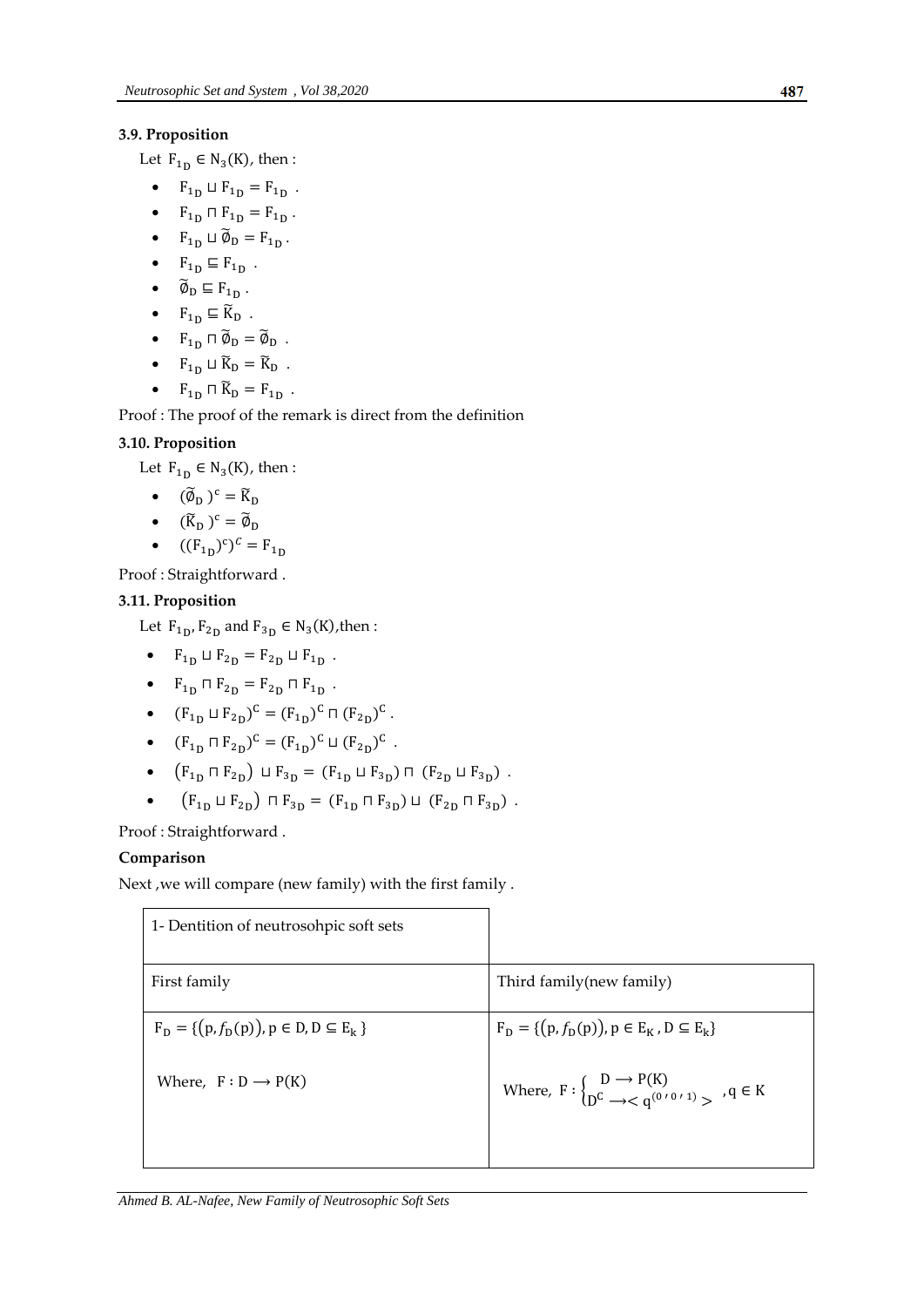| 2- Intersection of neutrosohpic soft sets                                                                          |                                                                                                                                                          |
|--------------------------------------------------------------------------------------------------------------------|----------------------------------------------------------------------------------------------------------------------------------------------------------|
| First family                                                                                                       | Third family (new family)                                                                                                                                |
| $F_{1A} \sqcap F_{2B} = F_{3(A \cap B)}$<br>$F_3$ : $(A \cap B) \rightarrow P(K)$<br>$F_3(p) = F_1(p)$ or $F_2(p)$ | $F_{1D} \sqcap F_{2D} = F_{3D}$<br>$F_3: \begin{cases} D \to P(K) \\ D^c \to < q^{(0'0'1)} > \end{cases}$ , $q \in K$<br>$F_3(p) = F_1(p) \sqcap F_2(p)$ |

| 3- Union of neutrosohpic soft sets                                                                                                                                                                                                                                    |                                                                                                                                                                      |
|-----------------------------------------------------------------------------------------------------------------------------------------------------------------------------------------------------------------------------------------------------------------------|----------------------------------------------------------------------------------------------------------------------------------------------------------------------|
| First family                                                                                                                                                                                                                                                          | Third family (new family)                                                                                                                                            |
| $F_{1_A} \sqcup F_{2_B} = F_{3_{(A \cup B)}}$<br>$F_3$ : $(A \cap B) \rightarrow P(K)$<br>$F_3(p) = \begin{cases} F_{1A} & \text{if } p \in A \setminus B \\ F_{2B} & \text{if } p \in B \setminus A \\ F_1(p) \sqcup F_2(p) & \text{if } p \in A \cap B \end{cases}$ | $F_{1D} \sqcup F_{2D} = F_{3D}$<br>$F_3: \begin{cases} D \rightarrow P(K) \\ D^C \rightarrow L^{(0/0/1)} \end{cases}$ , $k \in K$<br>$F_3(p) = F_1(p) \sqcup F_2(p)$ |

| 4- Complement of neutrosohpic soft sets                           |                                                                                                     |
|-------------------------------------------------------------------|-----------------------------------------------------------------------------------------------------|
| First family                                                      | Third family (new family)                                                                           |
| $(F_D)^c = F^c_{1D}$                                              | $(F_D)^c = F^c_D$                                                                                   |
| Where $F^c:  D \rightarrow P(K) $ "                               | Where, $F^c: \begin{cases} D \to P(K) \\ D^c \to < q^{(0/0/1)} > q \in K \end{cases}$ , $q \in K$ . |
| Where, $\forall$ k is not k and $\{D = \{\forall k : k \in D\}\}$ |                                                                                                     |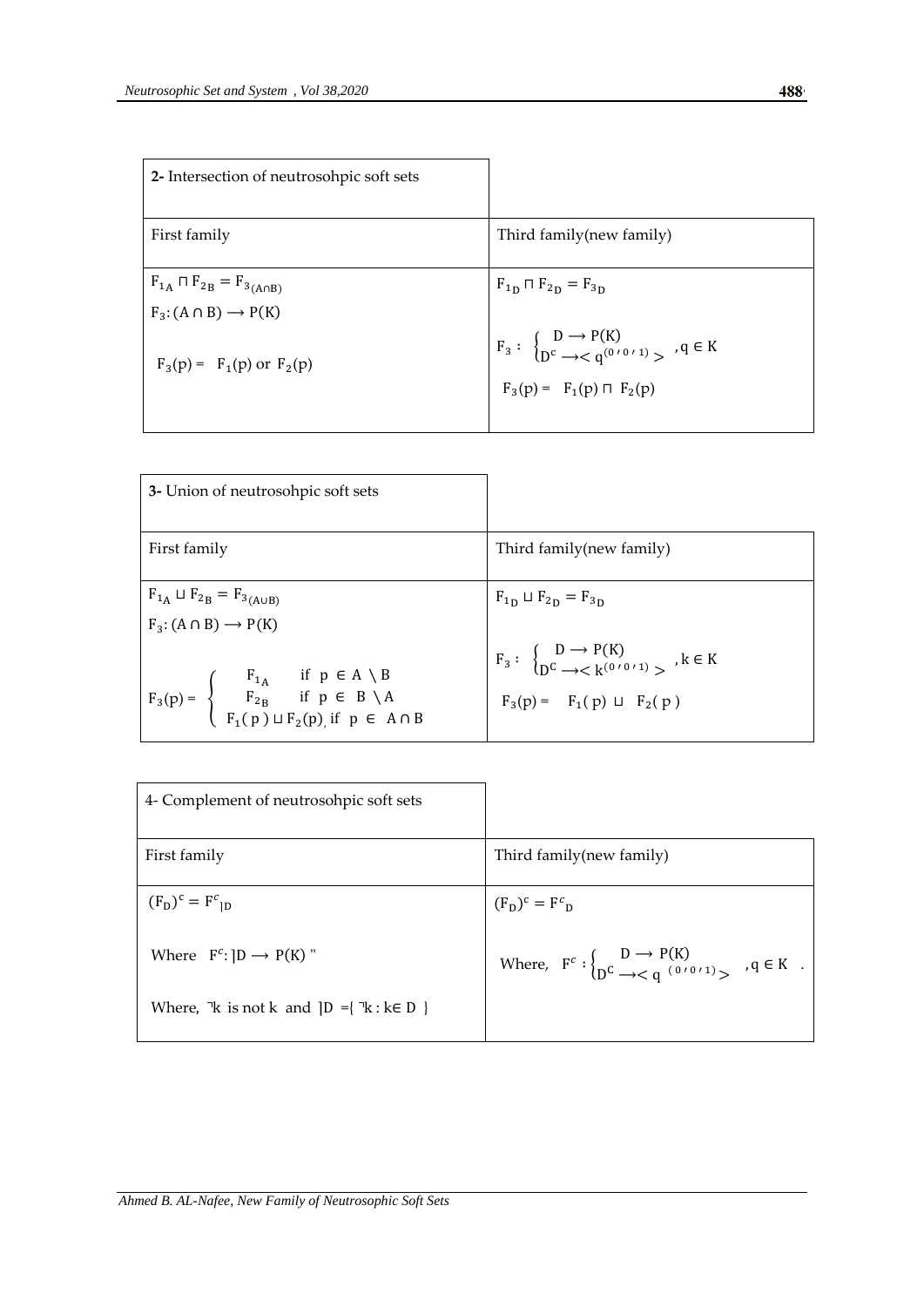#### **4. Neutrosohpic Soft Topology**

In this section, we will investigate the theory of neutrosophic soft topological spaces depending on the new family  $(N_3(K))$  and we present new definitions, characterization and properties concerning the neutrosophic soft closure, the neutrosophic soft interior, the neutrosophic soft exterior, the neutrosophic soft boundary.

#### **4.1. Definition**

Let K be the initial universe  $E_K$  be set of parameters ,  $D \subseteq E_K$  and  $\mu \subseteq N_3(K)$ , we say that  $\mu$  is a neutrosophic soft-topology on K, if it satisfies the following-conditions:

1) 
$$
\widetilde{\emptyset}_D
$$
,  $\widetilde{K}_D \in \mu$ .

2) 
$$
F_{1D} \sqcap F_{2D} \in \mu
$$
,  $\forall$   $F_{1D}$ ,  $F_{2D} \in \mu$ .

3)  $\sqcup \{F_{i} \mid i \in I\} \in \mu$ ,  $\forall F_{i} \in \mu$ .

The pair  $(K, \mu)$  (or simply K) is a neutrosophic soft topological spaces or  $((N_3 - Top)$  for short).

- $\div$  The elements of  $\mu$  are called a neutrosohpic open, the family sets.
- $\bullet$  A neutrosohpic soft  $F_{1p}$  is called a neutrosohpic soft closed set,if its complement is a neutros ohpic soft open set.

## **4.2. Proposition**

Let (K,  $\mu$ ) be (N<sub>3</sub> – Top), then the family of neutrosohpic soft closed sets (C( $\widetilde{K}_{D}$ ) for short) has the following properties :

- 1)  $\widetilde{\emptyset}_D$ ,  $\widetilde{K}_D \in C(\widetilde{K}_D)$ .
- 2)  $F_{1D} \sqcup F_{2D} \in \mu$ ,  $\forall F_{1D}, F_{2D} \in C(\widetilde{K}_{D})$ .
- 3)  $\sqcap \{F_{i_D}, i \in I\} \in C(\widetilde{K}_D)$ ,  $\forall F_{i_D} \in C(\widetilde{K}_D)$ .

Proof : Straightforward.

#### **4.3. Example**

Let K = { $q_1, q_2$ }, D  $\subseteq E_K$ , such that D = { $p_1$ } and  $F_{1p}$ ,  $F_{2p} \in N_3(K)$ ,

such that :

$$
F_{1D} = \left\{ \left( p_1, \{ \langle q_1^{(0,5/0,1/0,4)}, q_2^{(0,4/0,3/0,8)} \rangle \} \right) \right\}.
$$
  
\n
$$
F_{2D} = \left\{ \left( p_1, \{ \langle q_1^{(0,5/0,1/0,3)}, q_2^{(0,5/0,3/0,6)} \rangle \} \right) \right\}.
$$

Then ,  $\mu = \{ \tilde{\emptyset}_D, \tilde{K}_D, F_{1_D}, F_{2_D} \}$  is a neutrosohpic soft topology on K and  $(K, \mu)$  is a neutrosohpic soft topological space.

#### **4.4. Proposition**

Let (K, $\mu_1$ ) and (K, $\mu_2$ ) be two neutrosohpic soft topological spaces on K, then (K, $\mu_1 \cap \mu_2$ ) is a neutrosohpic soft topological spaces on K.

#### **Poof**:

Let  $(K,\mu_1)$  and  $(K,\mu_2)$  be two neutrosohpic soft topological spaces on K. It can be seen clearly that  $\widetilde{\emptyset}_D$ ,  $\widetilde{K}_D \in \mu_1 \cap \mu_2$ . If  $F_{1D}$ ,  $F_{2D} \in \mu_1 \cap \mu_2$ , then  $F_{1D}$ ,  $F_{2D} \in \mu_1$  and  $F_{1D}$ ,  $F_{2D} \in \mu_2$ . It is given that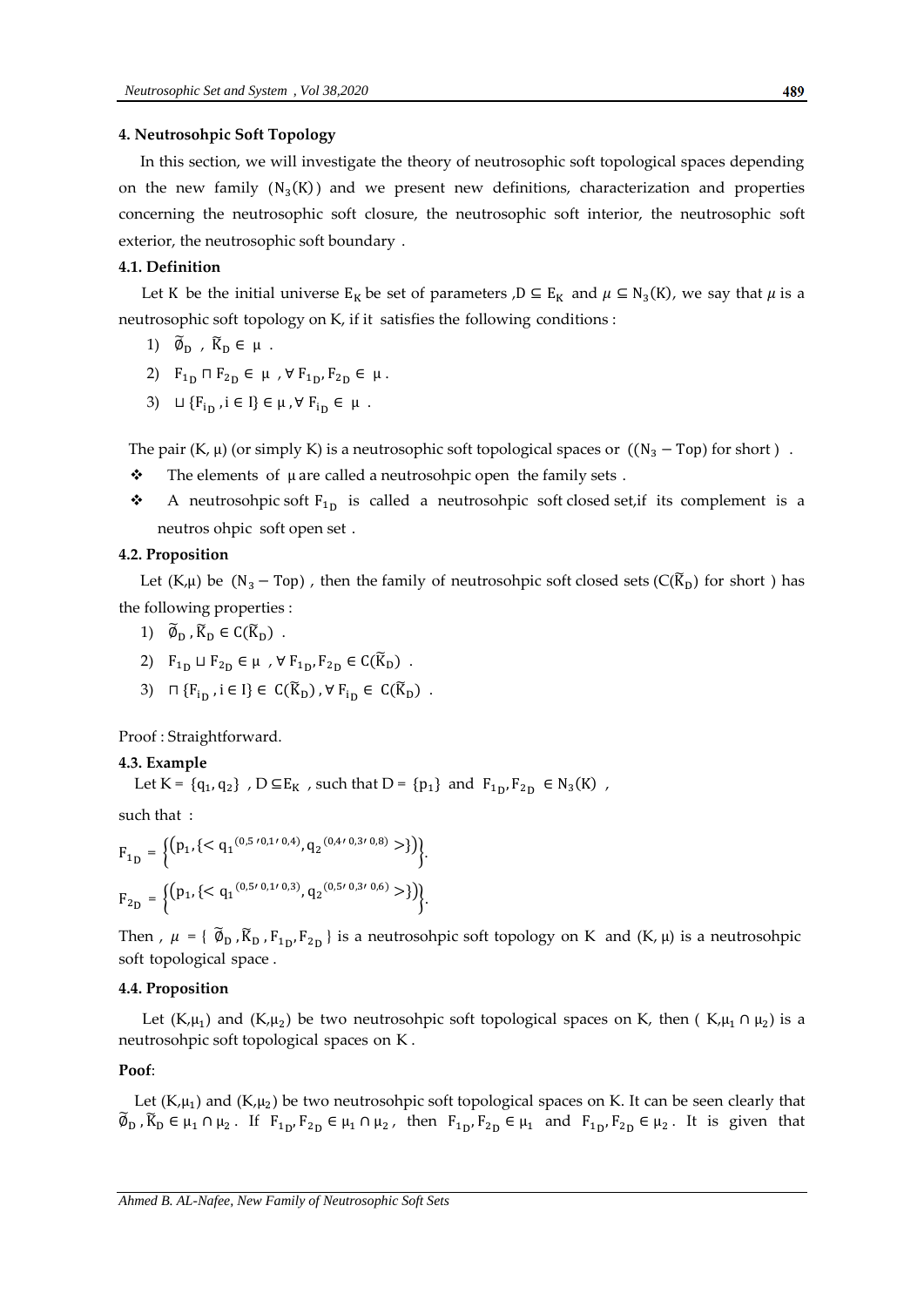#### **4.5. Remark**

Let  $(K,\mu_1)$  and  $(K,\mu_2)$  be two neutrosohpic soft topological spaces on K, then  $(K,\mu_1 \cup \mu_2)$  may not be correct. It can be seen from the following-example.

#### **4.6. Example**

Let K =  $\{q_1, q_2\}$ , D  $\subseteq E_K$ , such that D =  $\{p_1\}$  and  $F_{1p}$ ,  $F_{2p} \in N_3(K)$ ,

such that :

$$
F_{1D} = \left\{ \left( p_1, \left\{ \langle q_1^{(0,2/0,4/0,6)}, q_2^{(0,1/0,3/0,5)} > \right\rangle \right) \right\},\,
$$
  

$$
F_{2D} = \left\{ \left( p_1, \left\{ \langle q_1^{(0,4/0,6/0,8)}, q_2^{(0,3/0,5/0,7)} > \right\rangle \right) \right\}.
$$

Then,  $\mu_1 = {\tilde{\emptyset}_D}$ ,  $\tilde{K}_D$ ,  $F_{1D}$  and  $\mu_2 = {\tilde{\emptyset}_D}$ ,  $\tilde{K}_D$ ,  $F_{2D}$  are two neutrosohpic soft topology on K. But

 $\mu_1 \cup \mu_2 = \{ \ \widetilde{\emptyset}_D$  ,  $\widetilde{K}_D$  ,  $F_{1_D}$ ,  $F_{2_D} \}$  } is not neutrosohpic soft topology on K .

## **4.7. Definition**

Let  $F_D \in N_3(K)$ . The interior of  $F_D$  is union of all neutrosohpic soft open sets contained in  $F_D$ , denoted by  $int(F_D)$ . That is

 $int(F_D) = \sqcup \{ F_{1_D} : F_{1_D} \text{ is neutrosohpic soft open set, } F_{1_D} \sqsubseteq (F_D) \}$ .

#### **4.8. Definition**

Let  $F_D \in N_3(K)$ . The interior of  $F_D$  is intersection of all neutrosohpic soft closed sets containing in  $F_D$ , denoted by  $cl(F_D)$ . That is

 $cl(F_D) = \sqcup \{ F_{1_D} : F_{1_D} \text{ is neutrosohpic soft closed set, } F_{1_D} \sqsupseteq (F_D) \}$ .

#### **4.9. Proposition**

Let  $(K,\mu)$  be  $(N_3 - Top)$ ,  $F_D \in N_3(K)$ . Then:

- 1)  $F_D$  is a neutrosohpic soft open (closed) set if and only if  $F_D = int(F_D) (F_D = cl(F_D))$ .
- 2)  $cl((F_D)^C) = (int(F_D))^C$ .
- 3)  $int((F_D)^C) = (cl(F_D))^C$ .

## **4.10. Proposition**

Let  $F_{1p}$ ,  $F_{2p} \in N_3(K)$ , Then:

- 1.  $int(F_{1D}) \subseteq F_{1D}$ .
- 2. int(int( $F_{1D}$ )) = int( $F_{1D}$ ).
- 3.  $int(F_{1D}) \sqsubseteq int(F_{2D})$ , whenever  $F_{1D} \sqsubseteq F_{2D}$ .
- 4.  $int(F_{1D} \Pi F_{2D}) = int(F_{1D}) \Pi int(F_{2D})$ .
- 5.  $int(F_{1D} \sqcup F_{2D}) \sqsupseteq int(F_{1D}) \sqcup int(F_{2D})$ .
- 6.  $F_{1_D} \subseteq cl(F_{1_D})$ .
- 7.  $cl(cl(F_{1D})) = cl(F_{1D})$ .
- 8.  $cl(F_{1D}) \subseteq cl(F_{2D})$ , whenever  $F_{1D} \subseteq F_{2D}$ .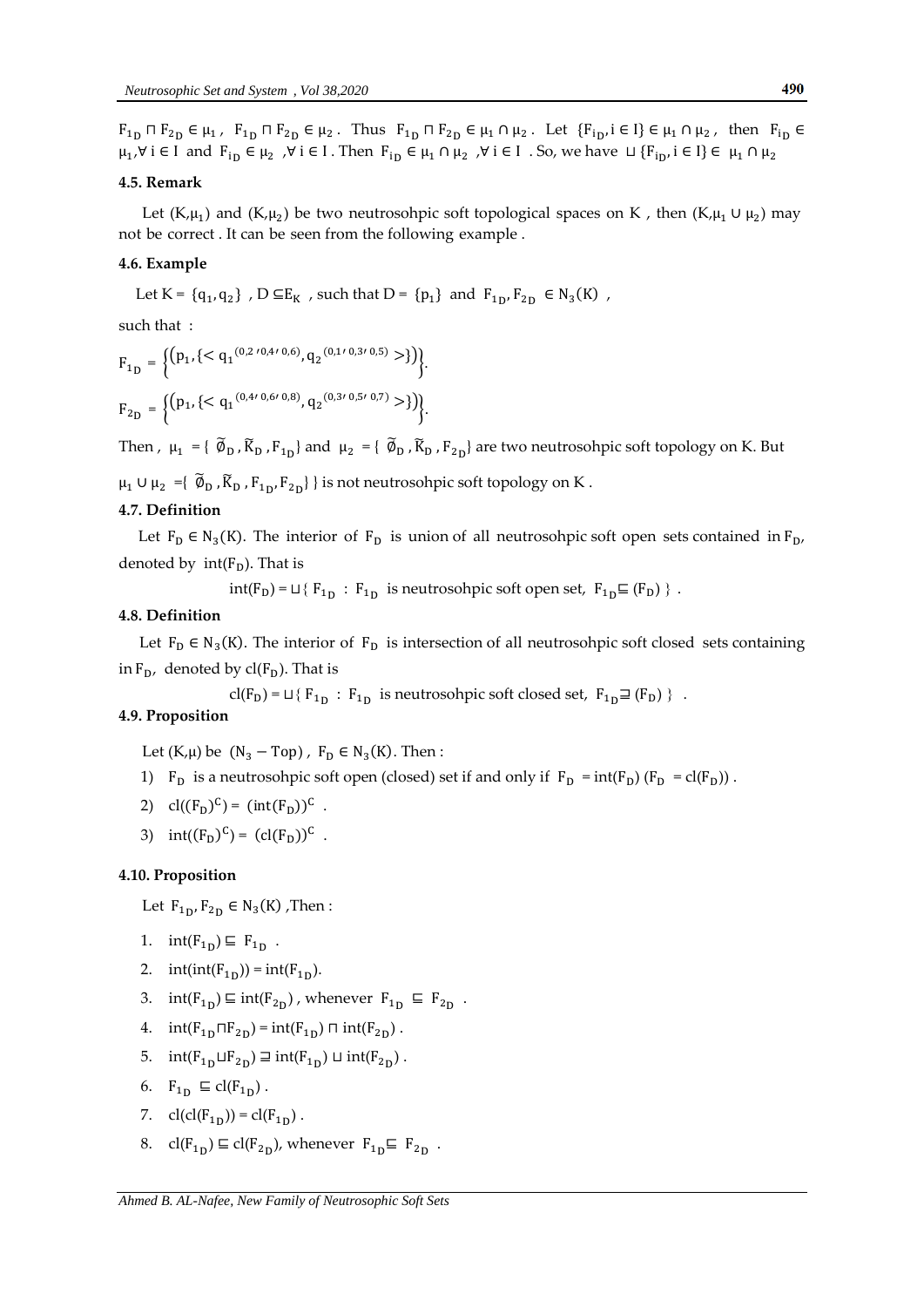- 9.  $cl(F_{1D} \sqcap F_{2D}) \sqsubseteq cl(F_{1D}) \sqcap cl(F_{2D})$ .
- 10.  $cl(F_{1D} \sqcup F_{2D}) = cl(F_{1D}) \sqcup cl(F_{2D})$ .

#### **4.11. Remark,**

The converse of (property  $(1,3,6,9)$ ) in above theorem is not-true in-general. It can be seen-from the following examples.

# **4.12.Example-,**

Let K=  $\{q_1, q_2\}$ , D  $\subseteq E_K$ , such that D =  $\{p_1\}$  and  $F_{1p}$ ,  $F_{2p} \in N_3(K)$ , such that :

$$
F_{1D} = \left\{ \left( p_1, \left\{ \langle q_1^{(0,5/0,5/0,5)}, q_2^{(0,4/0,4/0,4)} \rangle \right\} \right) \right\},\,
$$
\n
$$
F_{2D} = \left\{ \left( p_1, \left\{ \langle q_1^{(0,6/0,6/0,6)}, q_2^{(0,3/0,3/0,3)} \rangle \right\} \right) \right\},\,
$$
\n
$$
F_{3D} = \left\{ \left( p_1, \left\{ \langle q_1^{(0,5/0,5/0,6)}, q_2^{(0,3/0,3/0,4)} \rangle \right\} \right) \right\},\,
$$
\n
$$
F_{4D} = \left\{ \left( p_1, \left\{ \langle q_1^{(0,6/0,6/0,5)}, q_2^{(0,4/0,4/0,3)} \rangle \right\} \right) \right\},\,
$$

Then ,  $\mu = \{ \tilde{\varnothing}_{D}$  ,  $\tilde{K}_{D}$  ,  $F_{1D}$ ,  $F_{2D}$ ,  $F_{3D}$ ,  $F_{4D}$  } is a neutrosohpic soft topology on K. Note that :

- 1)  $int(F_{1D} \cup F_{2D}) \not\equiv int(F_{1D}) \sqcup int(F_{2D})$ .
- 2)  $F_{1D} \not\equiv \text{int}(F_{1D})$

# **4.13. Example**

Let K=  $\{q_1, q_2\}$ , D  $\subseteq E_K$ , such that D =  $\{p_1\}$  and  $F_{1p}$ ,  $F_{2p} \in N_3(K)$ ,

such that :

$$
F_{1D} = \left\{ \left( p_1, \{ \langle q_1^{(0,1/0,1/0,9)}, q_2^{(0,2/0,2/0,8)} > \} \rangle \right) \right\},
$$
  

$$
F_{2D} = \left\{ \left( p_1, \{ \langle q_1^{(0,9/0,9/0,1)}, q_2^{(0,8/0,8/0,2)} > \} \rangle \right) \right\}.
$$

Then ,  $\mu = \{ \widetilde{\varnothing}_{D}, \widetilde{K}_{D}, F_{1D}, F_{2D} \}$  is a neutrosohpic soft topology on K. Note that :

- 1)  $cl(F_{1D}) \sqcup cl(F_{2D}) \nsubseteq cl(F_{1D} \cup F_{2D})$ .
- 2)  $\text{cl}(F_{1\text{D}}) \not\subseteq F_{1\text{D}}$ .

#### **4.14. Definition**

Let  $F_D \in N_3(K)$ . The neutrosohpic soft exterior of  $F_D$  is denoted by ext( $F_D$ ) and is defined as: ext  $(F_D)$  = int  $((F_D)^C)$ .

## **4.15. Definition**

Let  $F_D \in N_3(K)$ . The neutrosohpic soft boundary of  $F_D$  is denoted by br( $F_D$ ) and is defined as: br (F<sub>D</sub>) = cl ((F<sub>D</sub>)<sup>c</sup>)  $\sqcap$  ( cl (F<sub>D</sub>). It must be notion that br (F<sub>D</sub>) = br ((F<sub>D</sub>)<sup>c</sup>. **4.16. Proposition**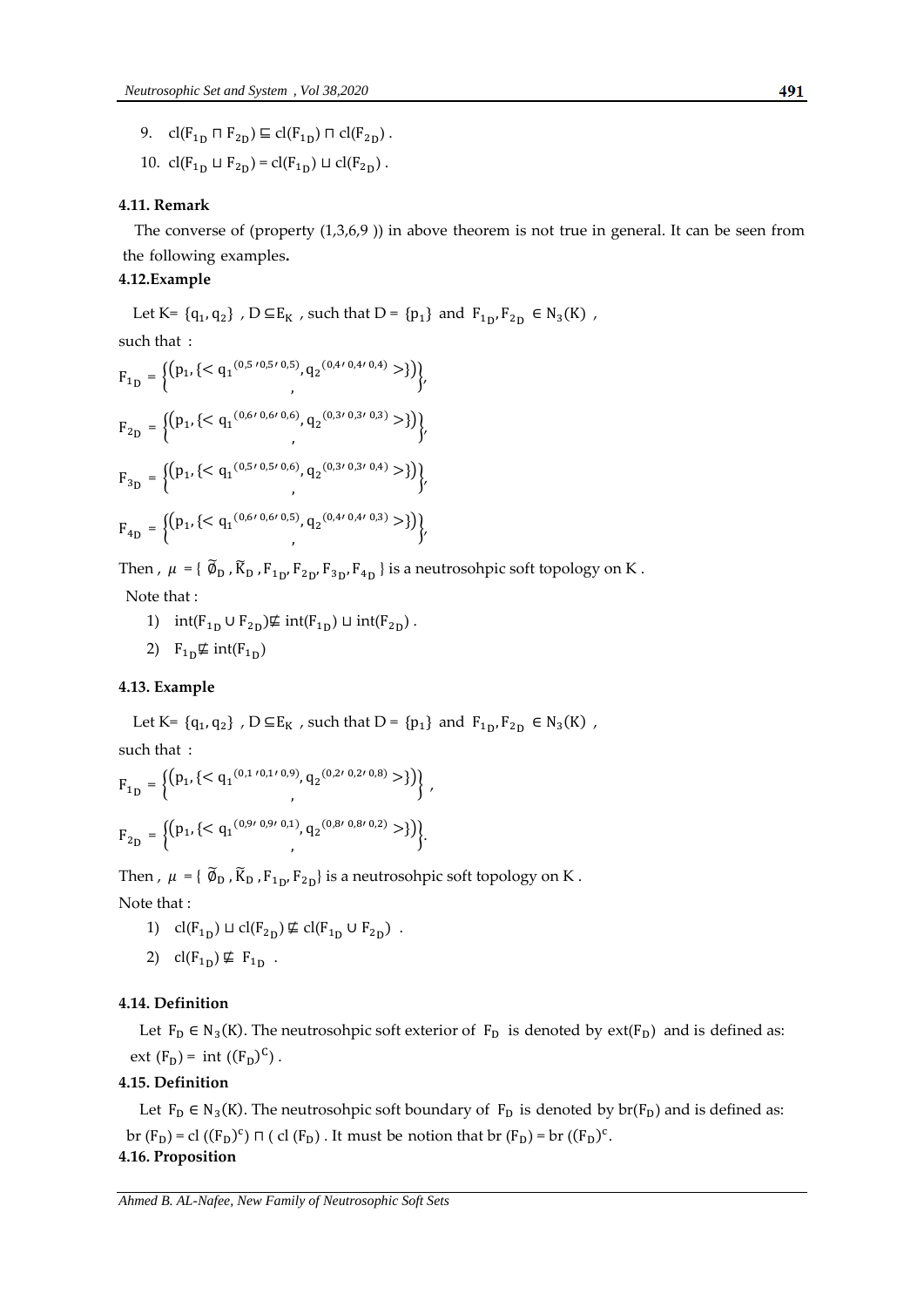Let  $(K,\mu)$  be  $(N_3 - Top)$ ,  $F_D \in N_3(K)$ . Then:

- 1)  $br((F_D)^C) = ext(F_D) \sqcup int(F_D)$ .
- 2)  $cl(F_D) = br(F_D) \sqcup int(F_D)$ .
- 3) br( $F_D$ ) $\sqcap int(F_D) = \widetilde{\emptyset}_D$ .
- 4) br(  $int(F_D)$ )  $\sqsubseteq br(F_D)$ .

# Proof : Straightforward . **4.17. Proposition**

Let  $(K,\mu)$  be  $(N_3 - Top)$ ,  $F_D \in N_3(K)$ . Then:

- 1)  $F_D$  is a neutrosohpic soft open set  $\leftrightarrow$  br( $F_D$ ) $\sqcap (F_D) = \widetilde{\phi}_D$ .
- 2)  $F_D$  is a neutrosohpic soft closed set  $\leftrightarrow$  br( $F_D$ )  $\subseteq$  ( $F_D$ ).

Proof : Straightforward .

# **Conclusion"**

-The neutrosophic soft set theory is studied and discussed by introducing, new family of neutrosophic soft sets, new operations for neutrosophic soft set .

-The neutrosophic soft set theory is studied and discussed by introducing, new family of neutrosophic soft sets [namely third family], new operations for neutrosophic soft sets, comparison between the new family and other families, new definitions and examples.

- New definitions, characterization, the neutrosophic soft closure, the neutrosophic soft interior, the neutrosophic soft exterior and the neutrosophic soft boundary are introduced in details .

-We expect this research will promote the future study on theory of neutrosohpic soft sets, the

theory of neutrosophic soft topological spaces and many other general frameworks.

#### **References**

- [1] D.Molodtsov, Soft set theory-First results, *Computers & Mathematics with Applications*, (1999),**37** ,19–31 13.
- [2] F. Smarandache. A Unifying Field in Logics: Neutrosophic Logic. Neutrosophy, Neutrosophic Set,
- Neutrosophic Probability, American Re- search Press, Rehoboth, NM, (1999).
- [3] Zadeh, L.A., *Fuzzy sets*, Information and Control,(1965),8 ,338-353. Accepted: 22.04.2014.
- [4] Atanassov, K., *Intuitionistic Fuzzy Sets*, Fuzzy Sets and Systems, 1986, 20 ,87-96.
- [5] N.Cageman and S.Enginolgu , Contributions to the Theory of Soft Sets, *Journal of New Results in Science(2014) 4 ,33-41*.
- [6] H. Akta¸s and N. C¸ a˘gman, Soft sets and soft groups, Information Sciences, (2007), 177 ,2726–2735.
- [7] N.Cagman , F.Cltak and S.Enginolu , Fp-soft set theory and its applications , annals of fuzzy mathematics and informatics , (2011), 2 216-226 .
- [8] D. N. Georgiou, A. C. Megaritis and V. I. Petropoulos, On soft topological spaces, *Appl. Math. Inf. Sci* (2013)*,* 7(2) 1889-1901.
- [9] M. I. Ali, F. Feng, X. Liu, W. K. Min and M. Shabir, On some new operations in soft set theory, Comput. Math. Appl. (2009), 57, 1547–1553.
- [10] Y. Zou and Z. Xiao, Data analysis approaches of soft sets under incomplete information, Knowl. Base. Syst. (2008), 21, 941–945.
- [11] N. C¸ a˘gman and S. Enginoglu, Soft matrix theory and its decision making, Comput. Math. Appl. (2010), 59, 3308–3314.
- [12] I..Zorlutuna and H.Cakus ,On continuity on soft mappings , App . Math . Inf . sci (2015) 9 ,403-409.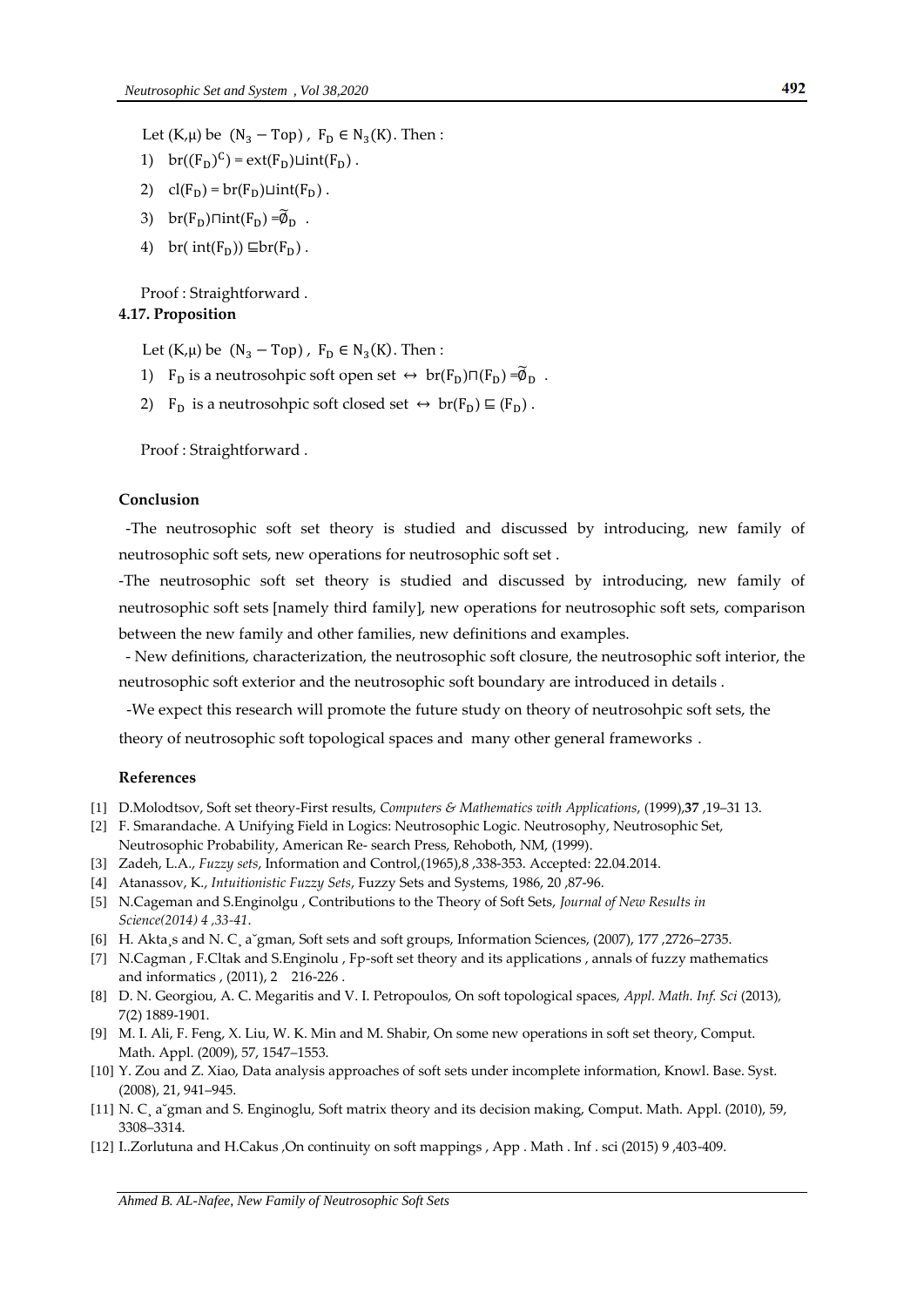- [13] AL-Nafee, A. B.; R. D. Ali. On Idea of Controlling Soft Gem-Set in Soft Topological Space, Jour of Adv Research in Dynamical & Control Systems, Vol. 10, 13-Special Issue, 2018 , 606-615 [http://jardcs.org/backissues/abstract.php?archiveid=6022.](http://jardcs.org/backissues/abstract.php?archiveid=6022&fbclid=IwAR3QIpgTFtjWV6TQY0Tqk06OHgUNrn-HtWU4QBHi7YC5-6ueRGFblw6U42Y)
- [14] O. Kazanci, S. Yilmaz and S. Yamak, Soft Sets and Soft BCH-Algebras, Hacettepe Journal of Mathematics and Statistics , (2010), 39, no. 2 , 205–217.
- [15] AL-Nafee, A. B.; Hamed, A. H. The Concept of (Gem-Set) in Topology, A Review . *JUBPAS* **2019**, *27*, 213-217.
- [16] AL-Nafee, A. B. On \*Soft Turing Point With Separation Axioms. *JUBPAS* **2018**, *26*, 200 209.
- [17] AL-Nafee, A. B.; L.A. Al-Swidi, L.A. "Separation Axioms Using Soft Turing Point of a Soft Ideal in Soft Topological Space". Journal of New Theory, 2018, 29-37.
- [18] L. AL-Swidi and A. AL-Nafee,'New Separation Axioms Using the idea of "Gem-Set", in Topological Space',*Mathematical Theory and modeling*, 2013,vol.3, no.3, pp. 60 - 66.
- [19] M. Shabir and M. Naz, On soft topological spaces, Comput. Math. Appl. (2011), 61,1786–1799.
- [20] P. K. Maji, R. Biswas and A. R. Roy, Soft set theory, Comput. Math. Appl. (2003),45 ,555–562.
- [21] D.Wardowski,'On a soft mapping and its fxed points', Fixed Point Theory and Applications,( 2013) pp.1–11.
- [22] F. Smarandache. An introduction to the Neutrosophy probability applied in Quantum Physics, International

Conference on introduction Neutrosophic Physics, Neutrosophic Logic, Set, Probability, and Statistics,

University of New Mexico, Gallup, NM 87301, USA2-4 December (2011).

- [23] Aggarwal, S., Biswas, R., Ansari, A.Q., *Neutrosophic Modeling and Control*, Computer and Communication Technology, 2010, 718-723.
- [24] Arora, M., Biswas, R., Pandy, U.S., *Neutrosophic Relational Database Decomposition*, International Journal of Advanced Computer Science and Applications, 2011,2(8), 121-125.
- [25] Arora, M., Biswas, R., *Deployment of Neutrosophic Technology to Re-trieve Answers for Queries Posed in Natural Language*, in 3rd International Conference on Computer Science and Information Technology, 2010,435-439.
- [26] Ansari, Biswas, Aggarwal, *Proposal for Applicability of Neutrosophic Set Theory in Medical AI*, International Journal of Computer Applications, 2011, 27/5 ,5-11.
- [27] Kharal, A., *A Neutrosophic Multicriteria Decision Making Method*, New Mathematics and Natural Computation, Creighton University, USA,2013.
- [28] Lupianez, F.G., *On neutrosophic topology*, Kybernetes, 2008 ,37(6) ,797-800.
- [29] A. AL-Nafee, R. Al-Hamido and F. Smarandache, ' Separation Axioms in Neutrosophic Crisp Topological Spaces', Neutrosophic Sets and Systems, 2019, vol. 25 , pp. 25 – 33.
- [30] A. AL-Nafee . F.Smarandache, A. A. Salama, New Types of Neutrosophic Crisp Closed Sets vol.(36),175-183. 2020.
- [31] S. Broumi, M. Talea, A. Bakali, P. Singh, F. Smarandache: Energy and Spectrum Analysis of Interval Valued Neutrosophic Graph using MATLAB, Neutrosophic Sets and Systems, , 2019,vol. 24, pp. 46-60.
- [32] A. A. Salama. Neutrosophic Crisp Points and Neutrosophic Crisp Ideals. Neutrosophic Sets and Systems, 2013, Vol.1, Issue 1, 50-54.
- [33] A. A. Salama, F. Smarand ache and Valeri Kroumov. Neutrosophic Crisp Sets and Neutrosophic Crisp Topological Spaces, Neutrosophic Sets and Systems, 2014, (2),25-30.
- [34] Salama, A. A., Smarandache, F. 'Neutrosophic Crisp Set Theory', Educational Publisher, Columbus, Ohio,USA., 2015.
- [35] H. E. Khalid, F. Smarandache, & A. K. Essa, The Basic Notions for (over, off, under) Neutrosophic Geometric Programming Problems. Neutrosophic Sets and Systems, (2018), 22, 50-62.
- [36] H. E. Khalid, 'The Novel Attempt for Finding Minimum Solution in Fuzzy Neutrosophic Relational Geometric Programming (FNRGP) with (max, min) Composition', Neutrosophic Sets and Systems, vol.11, 2016, pp. 107-111.
- [37] H. E. Khalid, 'Neutrosophic Geometric Programming (NGP) with (max-product) Operator, An Innovative Model', Neutrosophic Sets and Systems, vol. 32, 2020.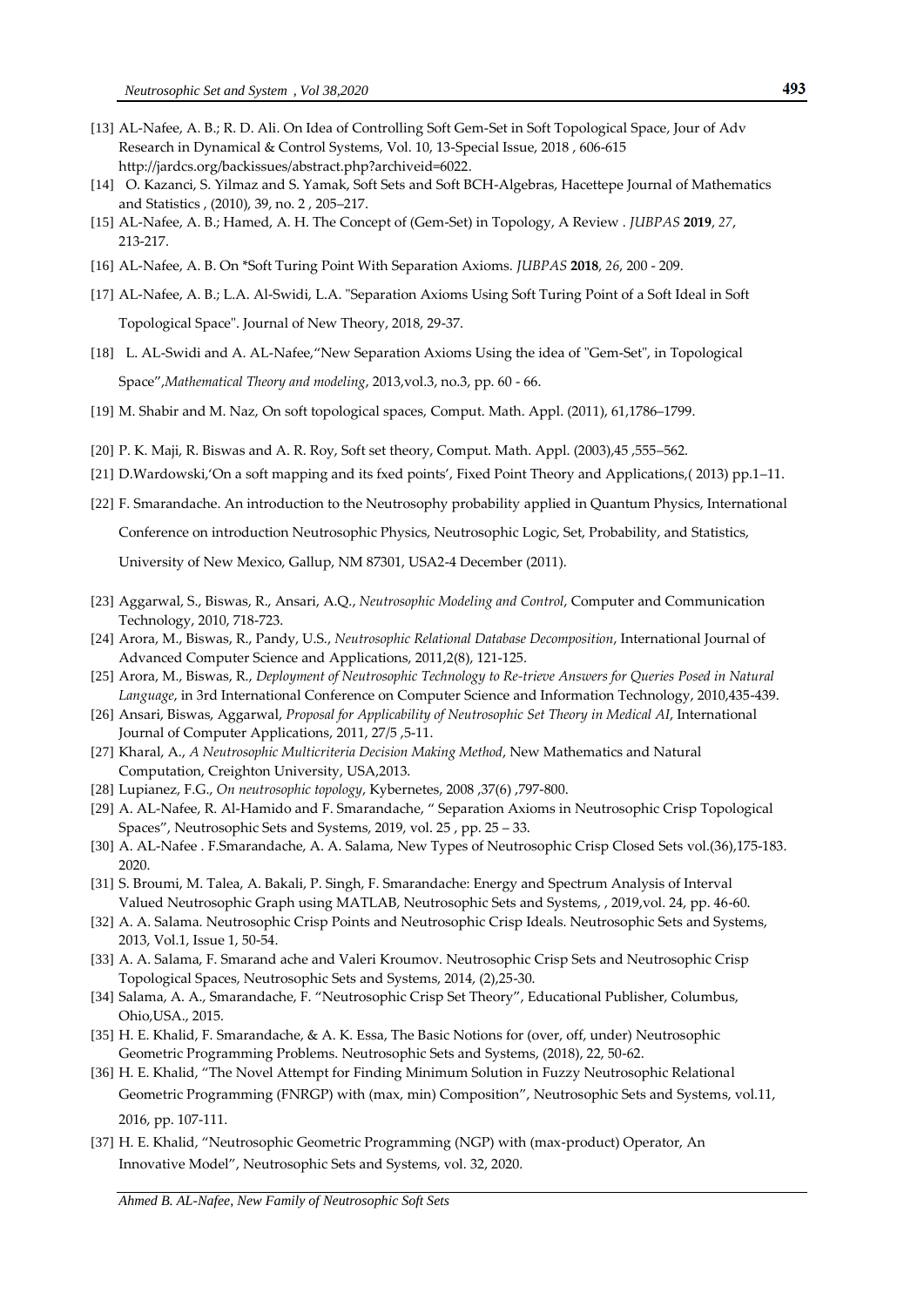- [38] S. Islam and T. Kundu, Neutrosophic Goal Geometric Programming Problem based on Geometric Mean Method and its Application. *Neutrosophic Sets and Systems,* (2018), *19*, 80-90.
- [39] K. Mondal, S. Pramanik, and B. Giri, Interval Neutrosophic Tangent Similarity Measure Based MADM strategy and its Application to MADM Problems. *Neutrosophic Sets and Systems,* (2018), *19*, 47-56.
- [40] M. Lellis , S. Jafari , V. Antonysamy and V. Sutha Devi, The Ingenuity of Neutrosophic Topology via *N*-Topology . *Neutrosophic Sets and Systems,* (2018), *19*, 91-100.
- [41] S. Dai,  $(\alpha, \beta, \gamma)$ -Equalities of single valued neutrosophic sets. *Neutrosophic Sets and Systems*, (2018), 19, 127-131.
- **[42]** K. Sinha and P. Majumdar, Entropy based Single Valued Neutrosophic Digraph and its applications. *Neutrosophic Sets and Systems,* (2018), *19*, 19-26.
- **[43]** Abdel-Basset, M., Gamal, A., Son, L. H., & Smarandache, F. (2020). A Bipolar Neutrosophic Multi Criteria Decision Making Framework for Professional Selection. Applied Sciences, 10(4), 1202.
- **[44]** Abdel-Basset, M., Mohamed, R., Zaied, A. E. N. H., Gamal, A., & Smarandache, F. (2020). Solving the supply chain problem using the best-worst method based on a novel Plithogenic model. In Optimization Theory Based on Neutrosophic and Plithogenic Sets (pp. 1-19). Academic Press**.**
- **[45]** Abdel-Basset, Mohamed, et al. "An integrated plithogenic MCDM approach for financial performance evaluation of manufacturing industries." Risk Management (2020): 1-27.
- **[46]** Abdel-Basst, M., Mohamed, R., & Elhoseny, M. (2020). A novel framework to evaluate innovation value proposition for smart product-service systems. Environmental Technology & Innovation, 101036.
- **[47]** Abdel-Basst, Mohamed, Rehab Mohamed, and Mohamed Elhoseny. "<? covid19?> A model for the effective COVID-19 identification in uncertainty environment using primary symptoms and CT scans." Health Informatics Journal (2020): 1460458220952918**.**
- [48] M. Abdel-Basset, G. Manogaran, A. Gamal, F. Smarandach, A Group Decision Making Framework Based on Neutrosophic TOPSIS Approach for Smart Medical Device Selection. J. Medical Systems, 2019, 43(2): 38:1-38:13 .
- [49] Abdel-Basset, M.; Mohamed, M. A novel and powerful framework based on neutrosophic sets to aid patients with cancer, Future Generation Computer Systems, 2019, 98, 144-153.
- [50] M. Abdel Basset, V. Chang, A. Gamal, F. Smarandache, Anintegrated neutrosophic ANP and VIKOR method for achieving sustainable supplier selection: A case study in importing field. Computers in Industry, (2019),106: 94-110 .
- [51] [M. Abdel-Basset,](https://www.sciencedirect.com/science/article/pii/S1568494619300419#!) [M. Saleh,](https://www.sciencedirect.com/science/article/pii/S1568494619300419#!) [A. Gamal, F.Smarandache](https://www.sciencedirect.com/science/article/pii/S1568494619300419#!) An approach of TOPSIS technique for developing supplier selection with group decision making under type-2 neutrosophic number, Applied Soft Computing, April 201[9,Volume 77,](https://www.sciencedirect.com/science/journal/15684946/77/supp/C) Pages 438-452.
- [52] Mohammed Ali Jaffer I and Ramesh K, Neutrosophic Generalized Pre Regular Closed Sets, *Neutrosophic sets and systems*, **2019**, *30*, 171-181.
- [53] M. Parimala, M. Karthika,. Jafari , F. Smarandache, R.Udhayakumar. Neutrosophic Nano ideal topological structure, Neutrosophic Sets and Systems, 2019,Vol. 24,70-76.
- [54] R. Al-Hamido,'Neutrosophic Crisp Bi-Topological Spaces',Neutrosophic Sets and Systems, 2018. vol. 21, 66-73.
- [55] Giri, B. C., Molla, M. U., and Biswas, P. TOPSIS Method for MADM based on Interval Trapezoidal

Neutrosophic Number. *Neutrosophic Sets and Systems,* (2018), *22*, 151-167.

- [56] Elhassouny, A., Idbrahim, S., and Smarandache, F. Machine learning in Neutrosophic Environment: A Survey *Neutrosophic Sets and Systems,* (2019) *28*, 58-68.
- [57] Gonzalez-Ortega, R., Leyva-Vazquez, M., Sganderla-Figueiredo, J. A., and Guijarro-Rodriguez, A. Sinos river basin social-environmental prospective assessment of water quality management using fuzzy cognitive maps and neutrosophic AHP-TOPSIS. *Neutrosophic Sets and Systems,* (2018),*23*, 160-171.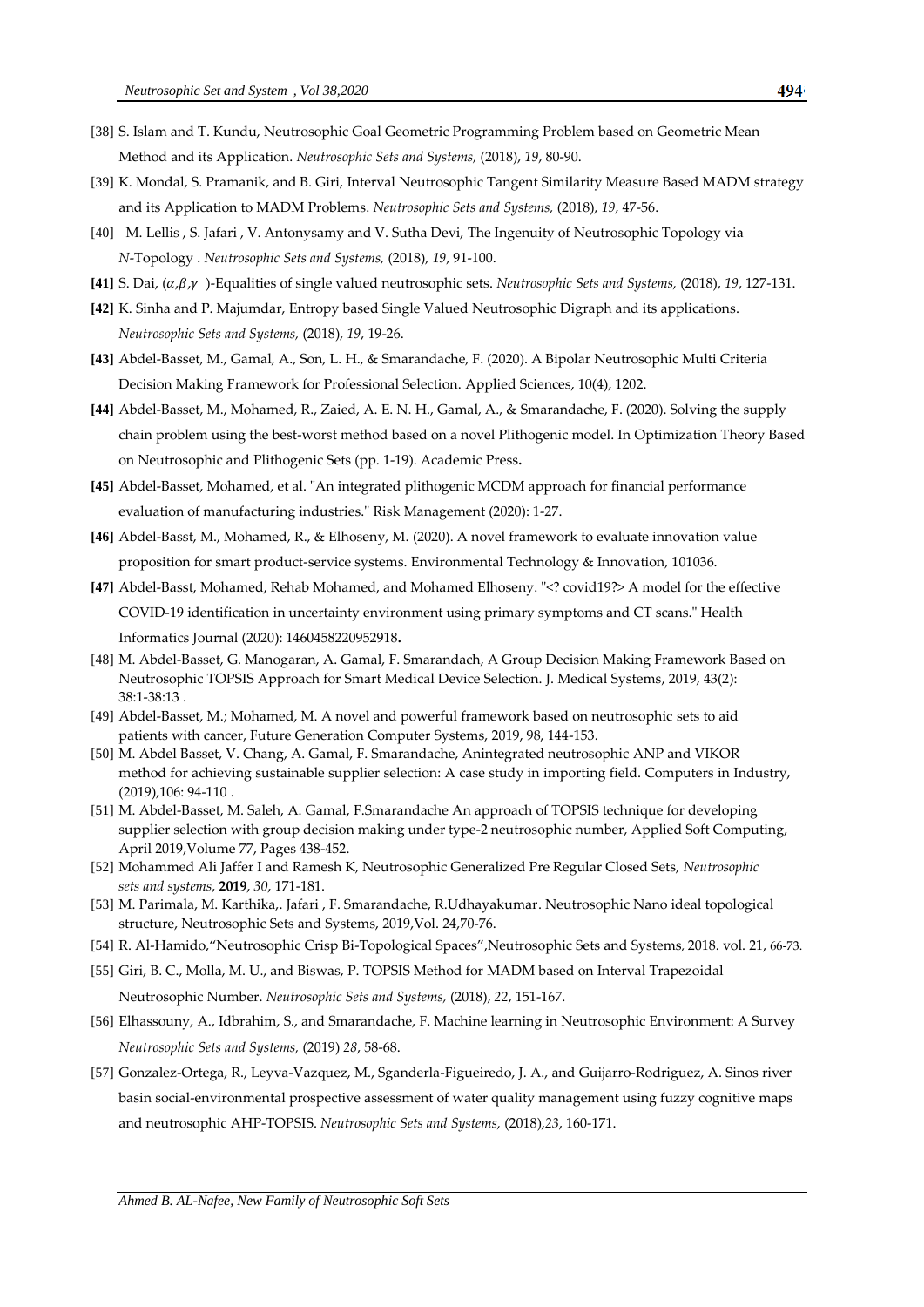- [58] Wadei F.AL-omeri and SaeidJafari ,Neutrosophic pre continuous multifunction and almost pre continuous multifunctions,Netrosophic sets and system, 2019,vol 27,53-69 .
- [59] T. Nandhini and M. Vigneshwaran, Nαg#ψ-open map, Nαg#ψ-closed map and Nαg#ψ-homomorphism in neutrosophic topological spaces. Neutrosophic Sets and Systems, (2019), 29,186-196.
- [60] V. Banupriya and S. Chandrasekar, Neutrosophic αgs Continuity and Neutrosophic αgs Irresolute Maps. Neutrosophic Sets and Systems,(2019), 28,162-170.11.
- [61] Jayaparthasarathy, G.; Little Flower, V.F.; Arockia Dasan, M. Neutrosophic Supra Topological Applications in Data Mining Process, Neutrosophic Sets and System, **2019**, Volume 27, pp. 80 – 97.
- [62] Aal, S. I. A.; Ellatif, A.M.A.A.; Hassan, M.M. Two Ranking Methods of Single Valued Triangular Neutrosophic Numbers to Rank and Evaluate Information Systems Quality, Neutrosophic Sets and Systems, 2018, Volume 19, pp. 132-141.
- [63] R. Dhavaseelan, R. Narmada Devi, S. Jafari and Qays Hatem Imran, Neutrosophic  $\alpha m$ -continuity. Neutrosophic Sets and Systems, (2019) 27, 171-179.10.
- [64] Karaaslan, F. Gaussian single-valued neutrosophic numbers and its application in multi-attribute decision making, Neutrosophic Sets and Systems, **2018**, Volume 22, pp.101–117.
- [65] P. K. Maji, Neutrosophic soft set, Annals of Fuzzy Mathematics and Informatics, (2013), 5(1), 157-168.
- [66] I. Deli and S. Broumi, Neutrosophic soft relations and some properties, Annals of Fuzzy Mathematics and Informatics 9(1) (2015), 169 – 182, DOI: 10.5281/zenodo.23153.
- [67] F. Karaasla , Neutrosophic soft sets with applications in decision making, International Journal of information science and Intelligent system, **4**(2) (2015), 1-20 .
- [68] T. Bera and N. K. Mahapatra, Introduction to neutrosophic soft topological space, Opsearch 54(4) (2017), 841 867, DOI: 10.1007/s12597-017-0308-7.
- [69] Taha Y. O, Cigdem G. A and Sadi B. A New Approach to Operations on Neutrosophic Soft Sets and to Neutrosophic Soft Topological Spaces, Communications in Mathematics and Applications( 2019), vol. 10(3) , pp. 481 – 493.
- [70] Evanzalin E. P, Jude I. H and Sivaranjani .K. Introduction to neutrosophic soft topological spatial region, Neutrosophic Sets and Systems, 2020, vol. 31 , pp. 297 – 304.
- [71] Said Broumi, Generalized neutrosophic soft set, IJCSEIT,3(2), (2013), DOI:10.5121/ijcseit.2013.3202
- [72] I. Deli and S. Broumi, Neutrosophic Soft Matrices and NSM-decision Making, Journal of Intelligent and Fuzzy Systems,28(5), (2015), 2233-2241.
- [73] Deli I., Eraslan S., and Cagman N., Neutrosophic soft sets and their decision making based on similarity measure, Neural Computing and Applications, 29 (2018), 187-203.
- [74] A. Saha and S. Broumi, Parameter Reduction of Neutrosophic Soft Sets and Their Applications, Neutrosophic Sets and Systems, (2020) Vol.32 ,1-14
- [75] Maji, P.K. Neutrosophic soft set. Annals of Fuzzy Mathematics and Information; 5(1), 2013, 157-168.
- [76] Saha, A.; Broumi,S. and Smarandache, F. Neutrosophic soft sets applied on incomplete data, Neutrosophic Sets and Systems, (2020), Vol. 32. 282-293.
- [77] Arulpandy P. and Pricilla M., Some similarity and entropy measurements of bipolar neutrosophic soft sets, Neutrosopohic Sets and Systems, (2019), 25, 174-194.
- [78] Broumi, S.Generalized Neutrosophic Soft Set. Int. Journal of Computer Science, Engineering and Information Tech.; 2013 ,3(2), 17-30.